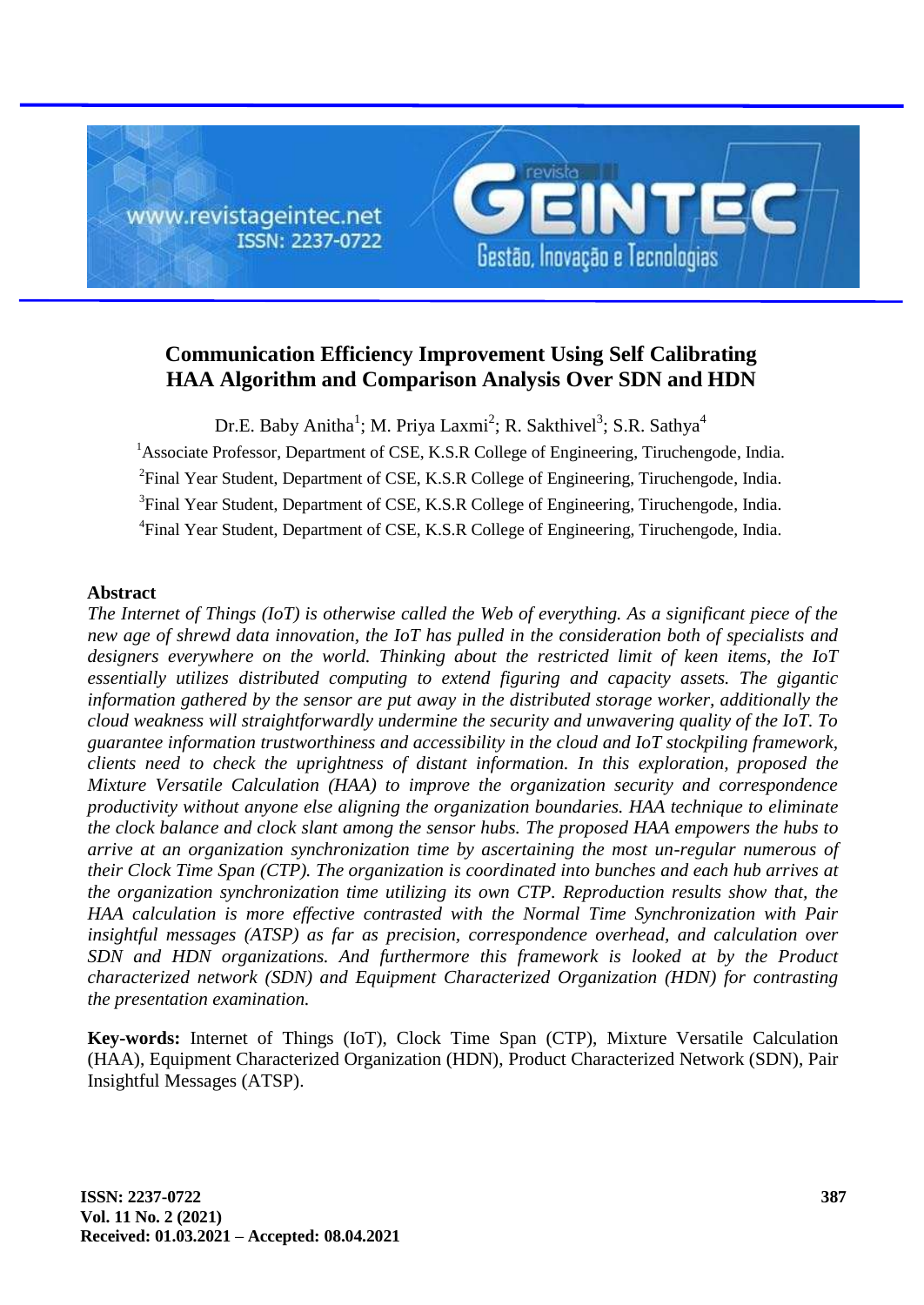### **1. Introduction**

With the headway of innovation, transmission and dissemination of advanced sight and sound information (picture, sound, video, and so on) become helpless against unapproved duplication. Therefore, presently a-days watermarking procedures that can confirm the validness of the computerized information are imperative to secure the scholarly properties or copyrights in advanced pictures. Some fundamental highlights of picture watermarking are imperceptibility, vigor and security. The innovation of advanced watermarking has as of late pulled in to improve the strength against a few kinds of assaults.

The ability of IOT to follow, screen, distinguish an occasion, and total information, makes it truly appropriate for acknowledging different functionalities in a keen city. To give some examples uses of the IOT in the brilliant city, IOT is utilized for observing the primary strength of the landmarks, extensions and high rises, for savvy the board of strong waste, for distinguishing air contamination levels, for keen vehicle login in the shrewd city, traffic light and keen leaving, and for keen metering to lessen power utilization in each family of the keen city. The essential segment of the IOT is the correspondence hub, which gathers the ideal information from its current circumstance intermittently or during an occasion. It measures the information and speaks with different hubs in the organization, for executing an interaction. The information accumulation from the correspondence hubs should be possible Proficiently if public transportation vehicles are utilized to convey the portable sinks or by utilizing the most brief way between the correspondence hub and the versatile sink, where the last is utilized to gather information from the correspondence hubsEvery correspondence hub has an inbuilt clock, that is set to a typical time before the arrangement. After the arrangement of the correspondence hubs, their clock time may change during the activity because of various climatic conditions like temperature and dampness, as the interchanges may not experience similar conditions, when they are conveyed over a bigger topographical territory. There might be varieties in the precious stone oscillators because of assembling interaction and varieties may result because of maturing also. Subsequently for crash free information move and for constant information observing, the correspondence hubs ought to be all around synchronized on schedule with their inbuilt tickers adjusted to same time.

### **2. Related Work**

Miao Yao has proposed Gigantic MIMO requires countless reception apparatuses and similar measure of force enhancers (PAs), one for each recieving wire. Instead of 4G base stations, which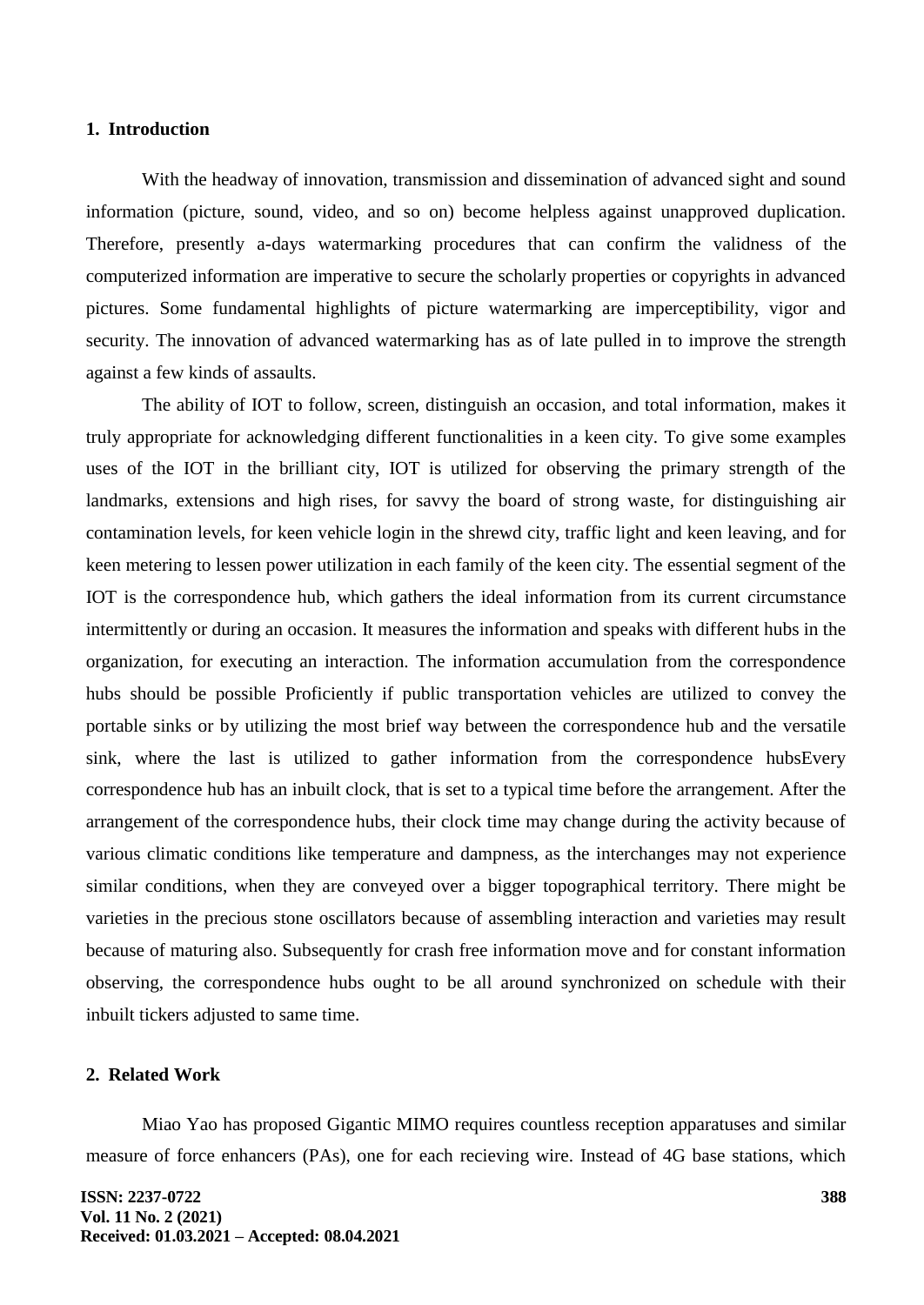could manage the cost of exceptionally direct PAs, cutting edge base stations should utilize modest PAs, which have a restricted locale of straight intensification. One of the exploration challenges is viably taking care of signs which have high top to-average force proportions (PAPRs, for example, symmetrical recurrence division multiplexing (OFDM). This paper presents a PAPR-mindful precoding plan that abuses the inordinate spatial levels of-opportunity of enormous scope different info multipleoutput (MIMO) recieving wire frameworks. This commonly requires finding an answer for a nonconvex streamlining issue. Rather than loosening up the issue to limit the pinnacle power, we present a down to earth semidefinite unwinding (SDR) structure that empowers precisely and productively approximating the hypothetical PAPR-mindful precoding execution for OFDM-based enormous MIMO systems.The structure permits joining channel vulnerabilities and intercell coordination. Mathematical outcomes show that few significant degrees enhancements can be accomplished w.r.t. best in class procedures, for example, immediate force utilization decrease and multiuser impedance retraction. The proposed PAPRaware precoding can be successfully taken care of alongside the multicell signal handling by the concentrated baseband preparing foundation of cutting edge radio access organizations. Execution can be exchanged for the figuring proficiency for different stages.[1]

Ferda Ernawan has proposed a computerized watermarking procedure is an elective strategy to secure the licensed innovation of advanced pictures. This paper presents a cross breed dazzle watermarking procedure formed by consolidating RDWT with SVD thinking about a tradeoff among intangibility and strength. Watermark inserting areas are resolved usinga altered entropy of the host picture. Watermark inserting is utilized by looking at the symmetrical lattice U got from the cross breed plot RDWT-SVD. In the proposed plot, the watermark picture in paired organization is mixed by Arnold tumultuous guide to give additional security. Our plan is tried under various types of signal handling and mathematical assaults. The test outcomes demonstrate that the proposed scheme provides higher robustness and less mutilation than other existing plans in withstanding compression, editing, scaling and other noises.[2]

Nikhath Tabassum has proposed the Clock Synchronization by Least Basic Various (CSLCM) strategy to eliminate the clock balance and clock slant among the sensor hubs. The proposed CSLCM empowers the hubs to arrive at an organization synchronization time by ascertaining the most un-basic numerous of their Clock Time span (CTP). The organization is coordinated into groups and each hub arrives at the organization synchronization time utilizing its own CTP. Reproduction results show that, the CSLCM calculation is more productive contrasted with the Normal Time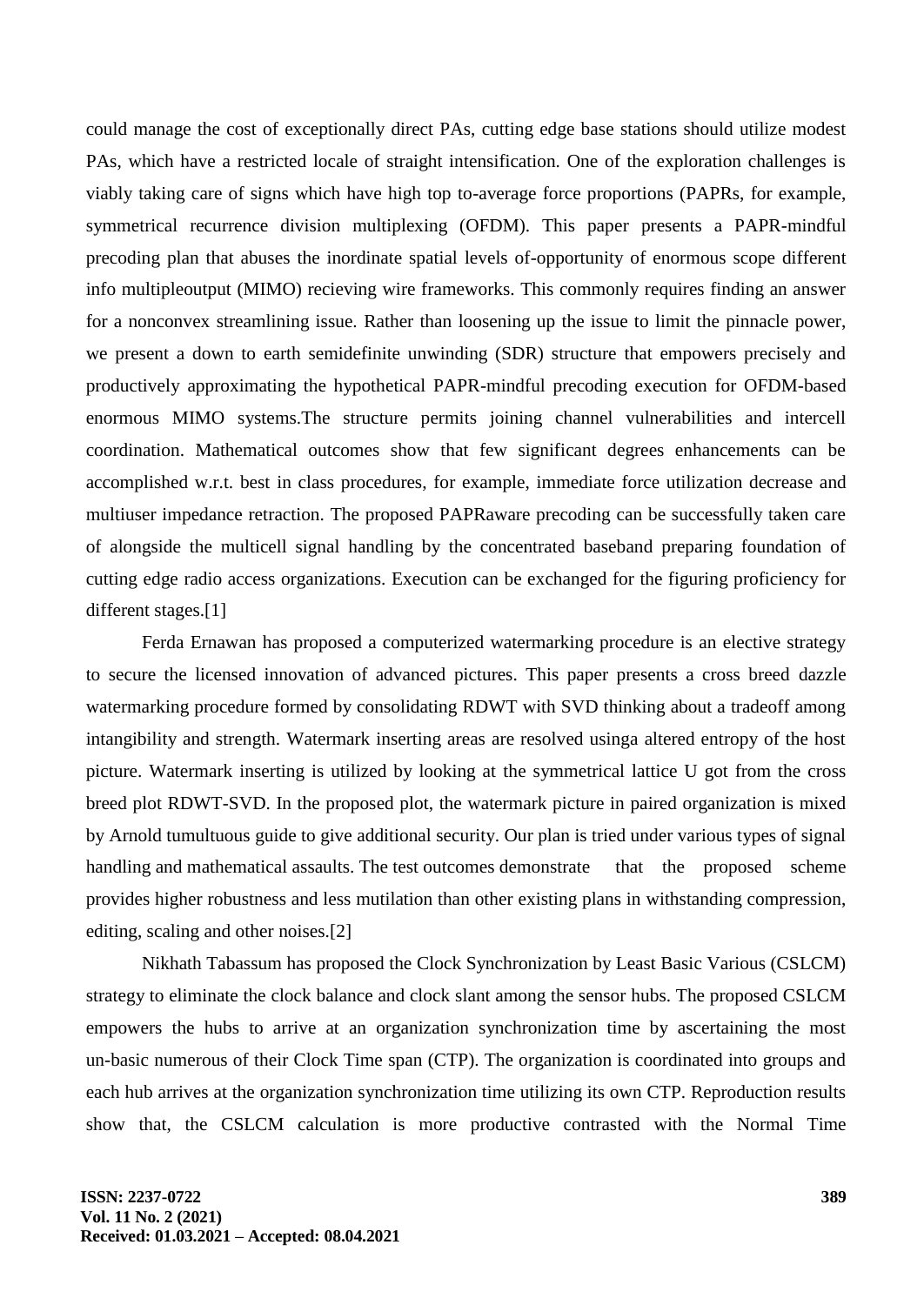Synchronization with Pairwise messages (ATSP) as far as exactness, correspondence overhead, and calculation overhead.[3]

P.C. Srinivasa Rao has proposed the bunching has been demonstrated to be perhaps the most proficient methods for saving energy of remote sensor organizations (IOTs). Notwithstanding, in a progressive group based IOT, bunch heads (CHs) burn-through more energy because of additional over-burden for getting and conglomerating the information from their part sensor hubs and sending the amassed information to the base station. Hence, the appropriate determination of CHs assumes imperative part to monitor the energy of sensor hubs for dragging out the lifetime of IOTs. In this paper, we propose an energy effective group head determination calculation which depends on molecule swarm improvement (PSO) called PSO-ECHS. The calculation is created with a productive the outcomes are contrasted for certain current calculations with show the prevalence of the proposed algorithm.[4]

### **3. Proposed Technique**

# **3.1. SOFTWARE-Characterized Systems Administration (SDN)**

Programming characterized organizing (SDN) innovation is a way to deal with network the board that empowers dynamic, automatically effective organization design to improve network execution and observing making it more like distributed computing than conventional organization management. [SDN is intended to address the way that the static engineering of customary organizations is decentralized and complex while current organizations require greater adaptability and simple investigating. SDN endeavors to unify network insight in one organization part by disassociating the sending cycle of organization bundles (information plane) from the steering interaction (control plane). The control plane comprises of at least one regulators which are considered as the cerebrum of SDN network where the entire knowledge is joined. Be that as it may, the insight centralization has its own disadvantages with regards to security, versatility and flexibility and this is the principle issue of SDN. SDN models decouple network control and sending capacities, empowering network control to turn out to be straightforwardly programmable and the fundamental foundation to be preoccupied from applications and organization administrations. The Open Stream convention can be utilized in SDN innovations.

Lithe: Abstracting control from sending allows managers progressively to change network-wide traffic stream to address evolving issues.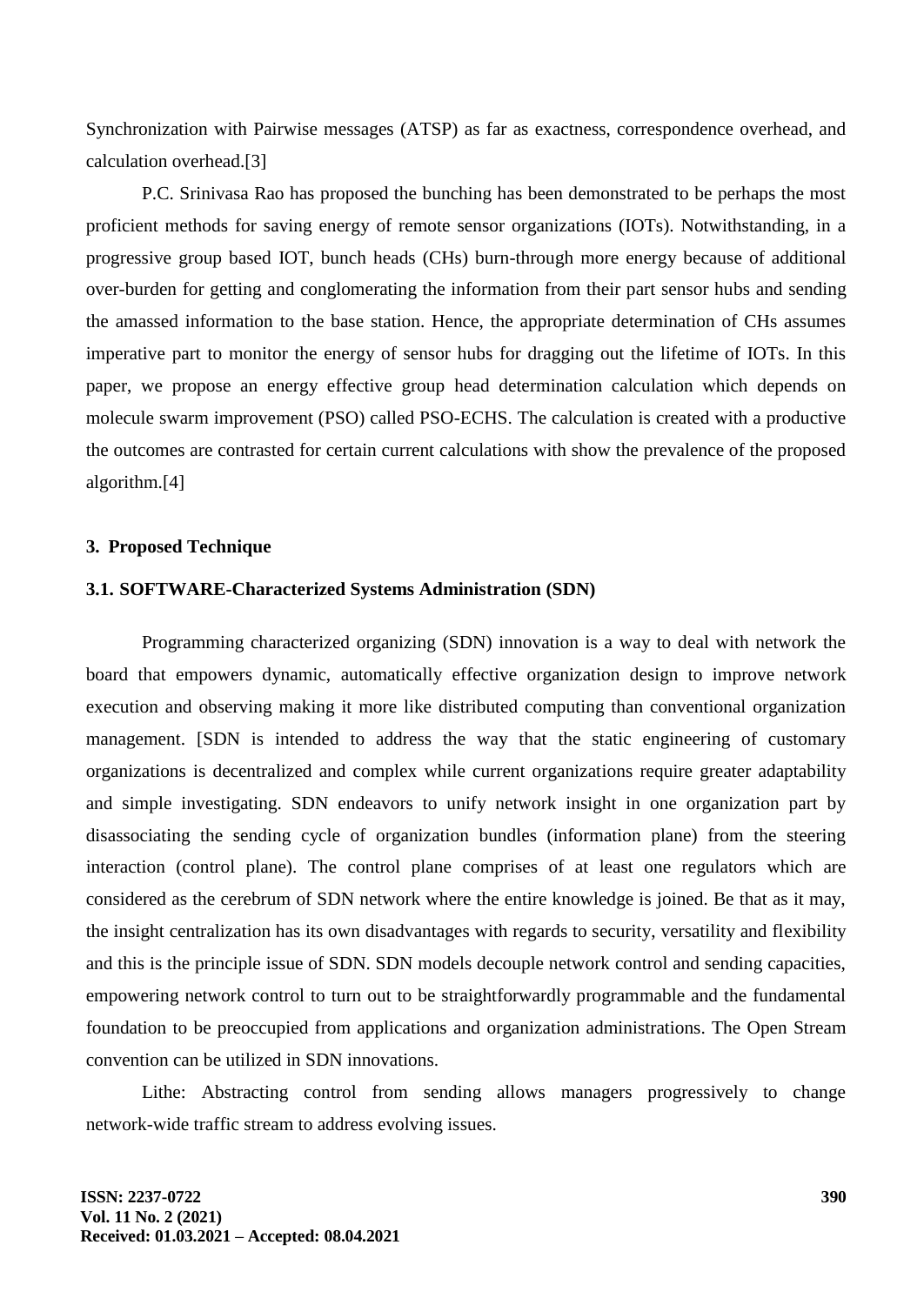Halfway oversaw: Organization insight is (intelligently) unified in programming based SDN regulators that keep a worldwide perspective on the organization, which appears to applications and strategy motors as a solitary, sensible switch.

Automatically arranged: SDN lets network chiefs design, oversee, secure, and improve network assets rapidly through powerful, robotized SDN programs, which they can think of themselves in light of the fact that the undertakings don't depend upon restrictive programming.

### **3.2. Discrete Wavelet Change**

In mathematical investigation and useful examination, a discrete wavelet change (DWT) is any wavelet change for which the wavelets are discretely tested. Similarly as with other wavelet changes, a key benefit it has over Fourier changes is worldly goal: it catches both recurrence and area data(area-on-schedule).

# **3.2.1. Sorts of DWT**

- 1. Haar wavelets.
- 2. Daubechies wavelets.
- 3. The dual-tree complex wavelet change (Dℂ WT).

#### **3.2.2. Properties of DWT**

The Haar DWT shows the alluring properties of wavelets as a rule. In the first place, it tends to be acted in activities; second, it catches not just an idea of the recurrence substance of the contribution, by analyzing it at various scales, yet additionally transient substance, the occasions at which these frequencies happen. Joined, these two properties make the Quick wavelet change (FWT) an option in contrast to the customary quick Fourier change (FFT).

### **3.3. Steganography**

Steganography is the craft of concealing data on display, and in this instructional exercise, use Steghide — a straightforward order line device to do precisely that. Likewise, I'll go over a touch of applied foundation to assist you with understanding what's happening in the background. This is an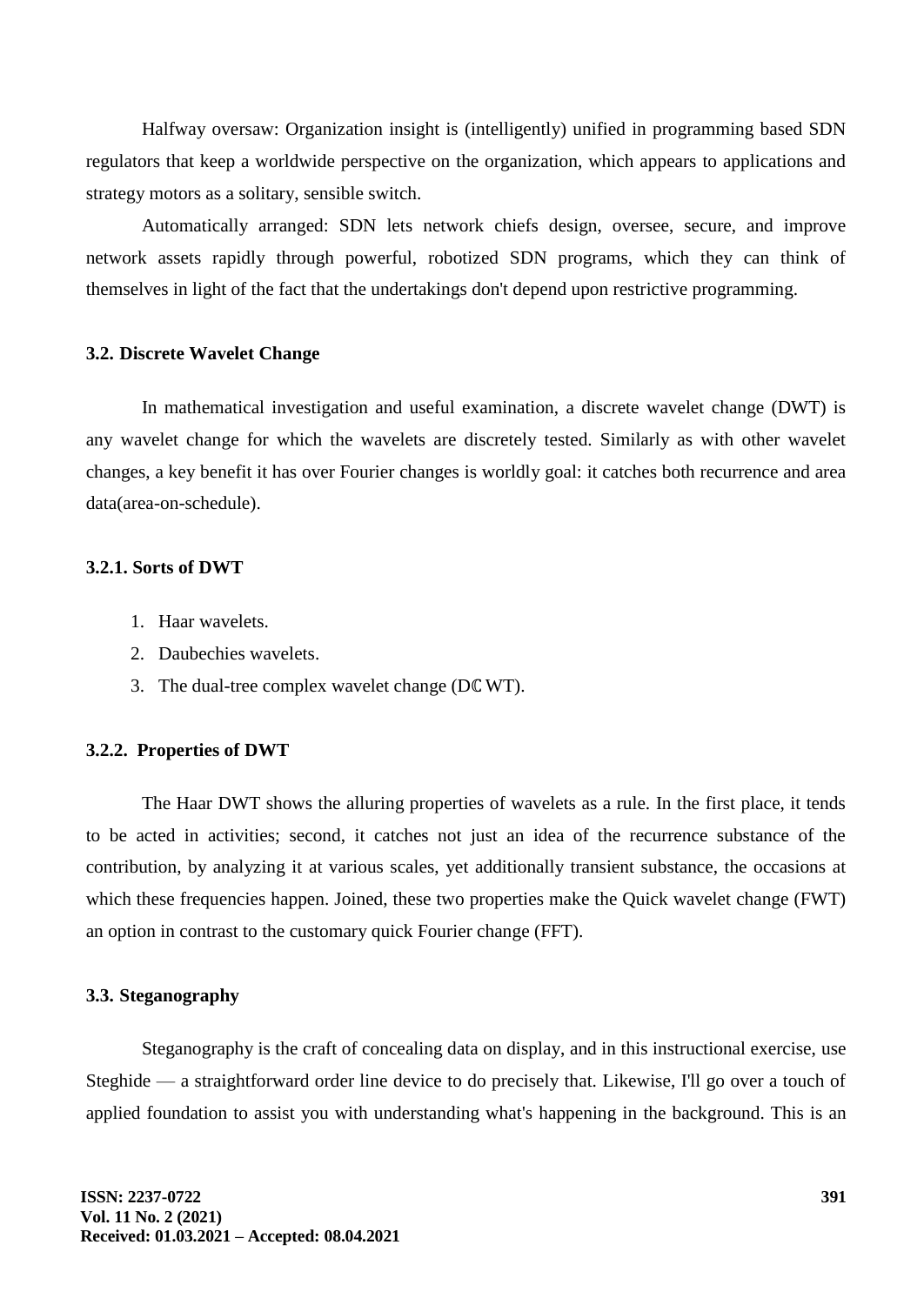apparatus that is basic, configurable, and just requires a couple of moments to conceal data in many record types.



# **3.4. Bandwidth**

Bandwidth is the limit of a wired or on the other hand remote organization interchanges connect to communicate the most extreme measure of information from one highlight another over a PC organization or web association in guaranteed measure of time - normally one second. Inseparable from limit, transmission capacity depicts the information move rate. Transmission capacity is not a proportion of organization speed - a regular misguided judgment.

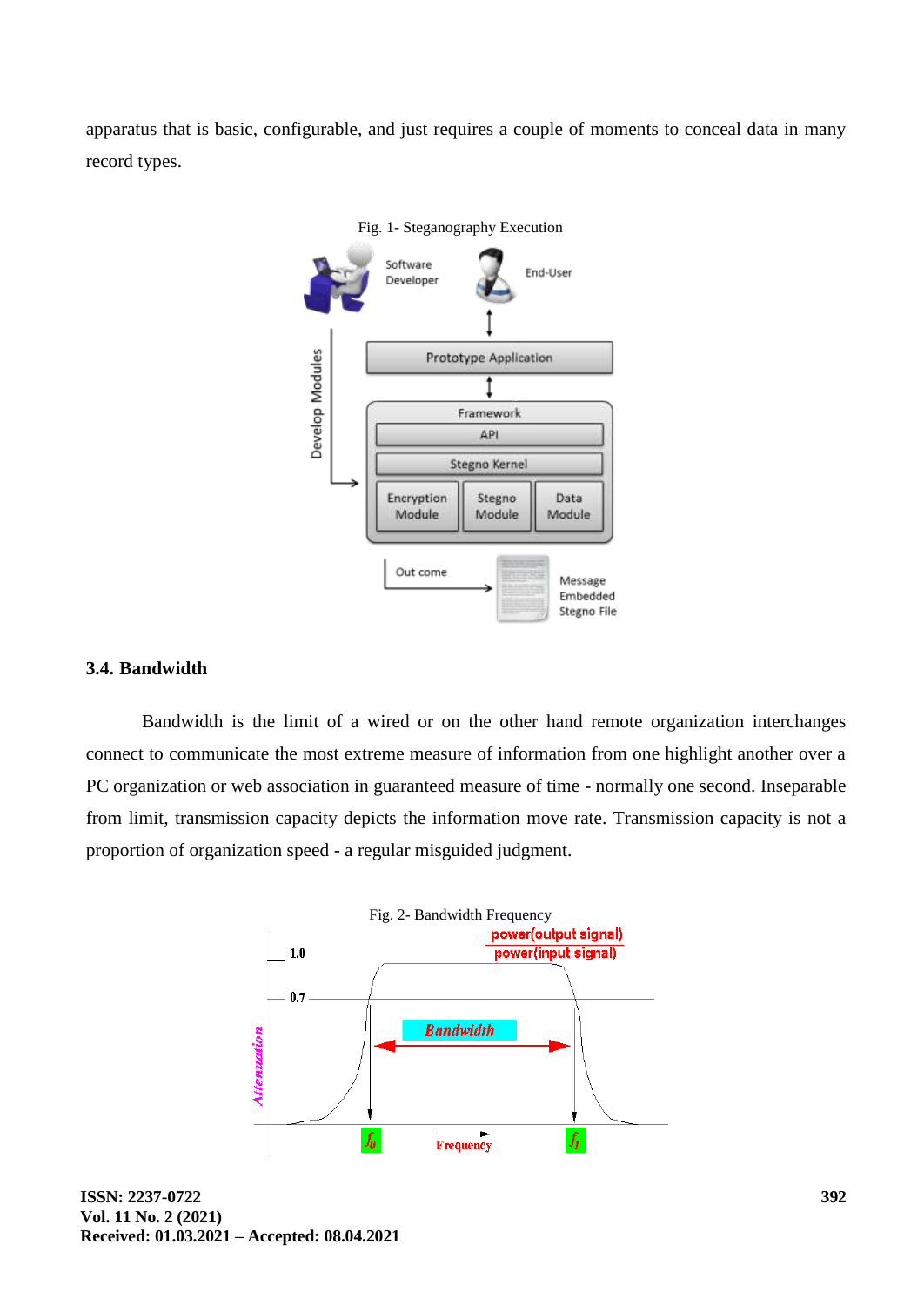### **4. Hybrid Versatile Calculation (HAA)**

Crossover versatile calculation is a sign handling method utilized in sensor exhibits for directional sign transmission or gathering. This is accomplished by joining components in a reception apparatus exhibit so that signals at specific points experience useful obstruction while others experience damaging impedance. Beamforming can be utilized at both the sending and accepting finishes to accomplish spatial selectivity. The improvement compared with omnidirectional gathering/transmission is known as the directivity of the exhibit.

Mixture versatile calculation can be utilized for radio or sound waves. It has discovered various applications in radar, sonar, seismology, remote interchanges, radio stargazing, acoustics and biomedicine. Versatile beamforming is utilized to identify and assess the sign of interest at the yield of a sensor cluster by methods for ideal (for example least-squares) spatial separating and impedance dismissal.

To change the directionality of the exhibit when sending, a beamformer controls the stage and relative plentifulness of the sign at every transmitter, to make an example of productive and damaging obstruction in the wavefront. While getting, data from various sensors is joined in a manner where the normal example of radiation is specially noticed.

For instance, in sonar, to send a sharp beat of submerged sound towards a boat somewhere out there, just at the same time communicating that sharp heartbeat from each sonar projector in a cluster comes up short in light of the fact that the boat will initially hear the beat from the speaker that turns out to be closest the boat, afterwards beats from speakers that end up being further from the boat. The beamforming strategy includes sending the beat from every projector at marginally various occasions (the projector nearest to the boat last), so that each heartbeat hits the boat at the very same time, creating the impact of a solitary solid heartbeat from a solitary amazing projector. A similar method can be done in air utilizing amplifiers, or in radar/radio utilizing recieving wires.

In inactive sonar, and in gathering in dynamic sonar, the beamforming strategy includes joining deferred signals from each hydrophone at marginally various occasions (the hydrophone nearest to the objective will be consolidated after the longest postponement), so that each sign arrives at the yield at the very same time, making one uproarious sign, as though the sign came from a solitary, delicate hydrophone. Get beamforming can likewise be utilized with mouthpieces or radar reception apparatuses. With tight band frameworks the time delay is identical to a "stage move", so for this situation the variety of recieving wires, every one moved a marginally extraordinary sum, is known as a staged exhibit. A limited band framework, ordinary of radars, is one where the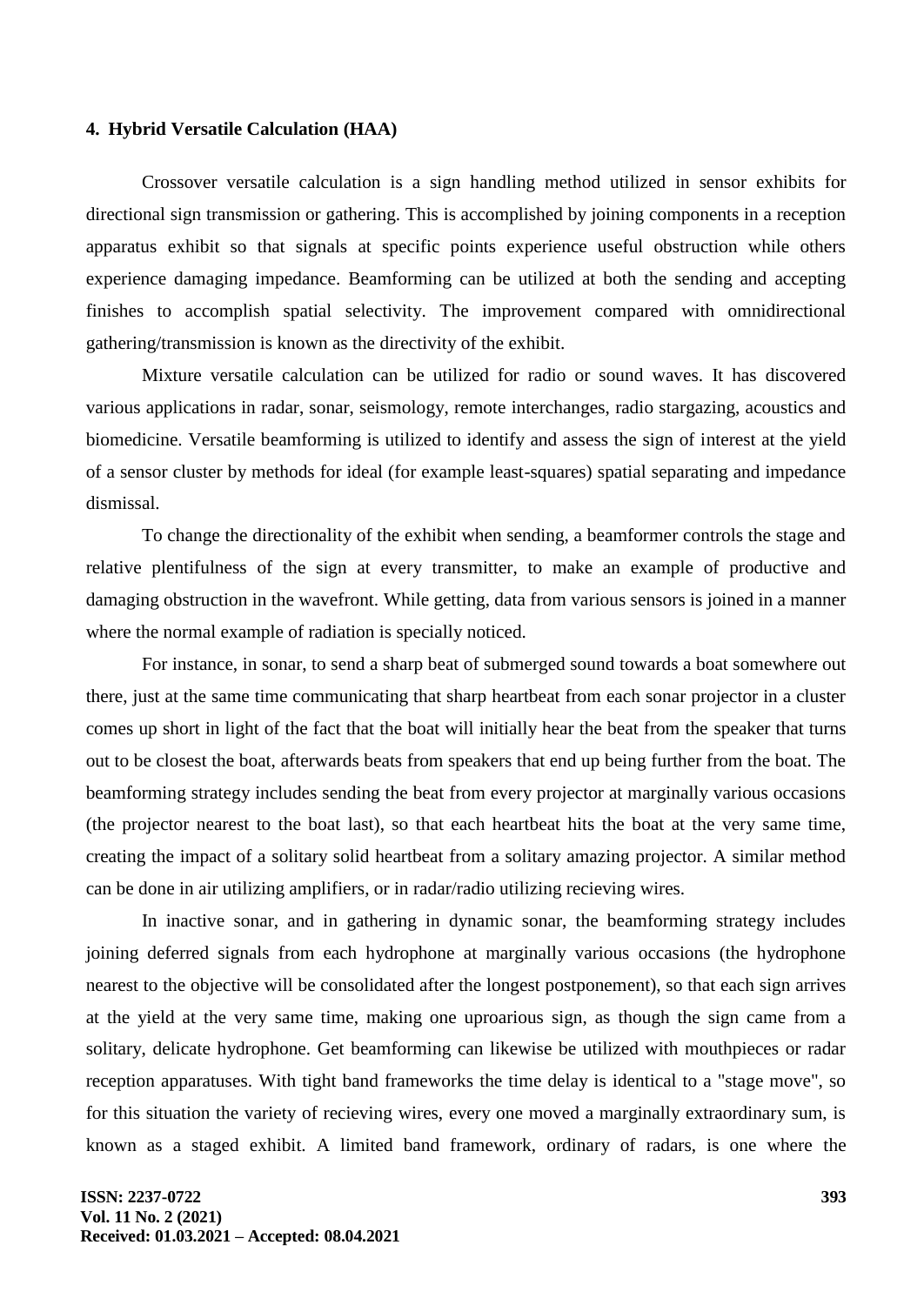transmission capacity is just a little part of the middle recurrence. With wide band frameworks this guess does not hold anymore, which is run of the mill in sonars.

#### **5. Hardware-Characterized Systems Administration (HDN)**

Equipment Defined Networking (HDN) investigates the examples that are regular to current systems administration conventions and gives a structure to understanding the work that systems administration equipment performs on a parcel by-bundle premise billions of times each second. These examples are not uncovered in the order line interfaces that are the day by day instruments of IT experts. The engineers and convention planners of the Web and other huge scope networks comprehend these examples, yet they are not communicated in the guidelines archives that structure the establishments of the organizations that we as a whole rely on.

HDN presents these fundamental systems administration designs and depicts their effect on equipment structures, bringing about a system that product engineers, dev operations, computerization developers, and all the different systems administration specialists can see how current organizations are fabricated.

Most systems administration books are composed from an organization manager's viewpoint (how to assemble and deal with an organization), while numerous new systems administration books are currently composed from a product point of view (how to execute an organization's administration plane in programming); HDN's viewpoint will profit both the equipment and the computer programmers who need to comprehend the compromises of plan decisions.

# **6. Conclusion**

In this examination paper, the proposed SDN and HDN strategy for clock synchronization is an agreement based technique, wherein the hubs consent to synchronize to the of CTPs of the hubs. The synchronization was conveyed at two levels. At the principal level, the hubs inside a bunch synchronize and in the second level the group heads synchronize. Having two degree of synchronization diminishes the correspondence and calculation overhead. The proposed strategy is easy to execute. The hubs synchronize to a typical time without changing their CTP. They utilize their own CTP to ascertain and up to arrive at network synchronization. The assembly an ideal opportunity for the whole organization is Ct. The clock balance and clock slant among the hubs is